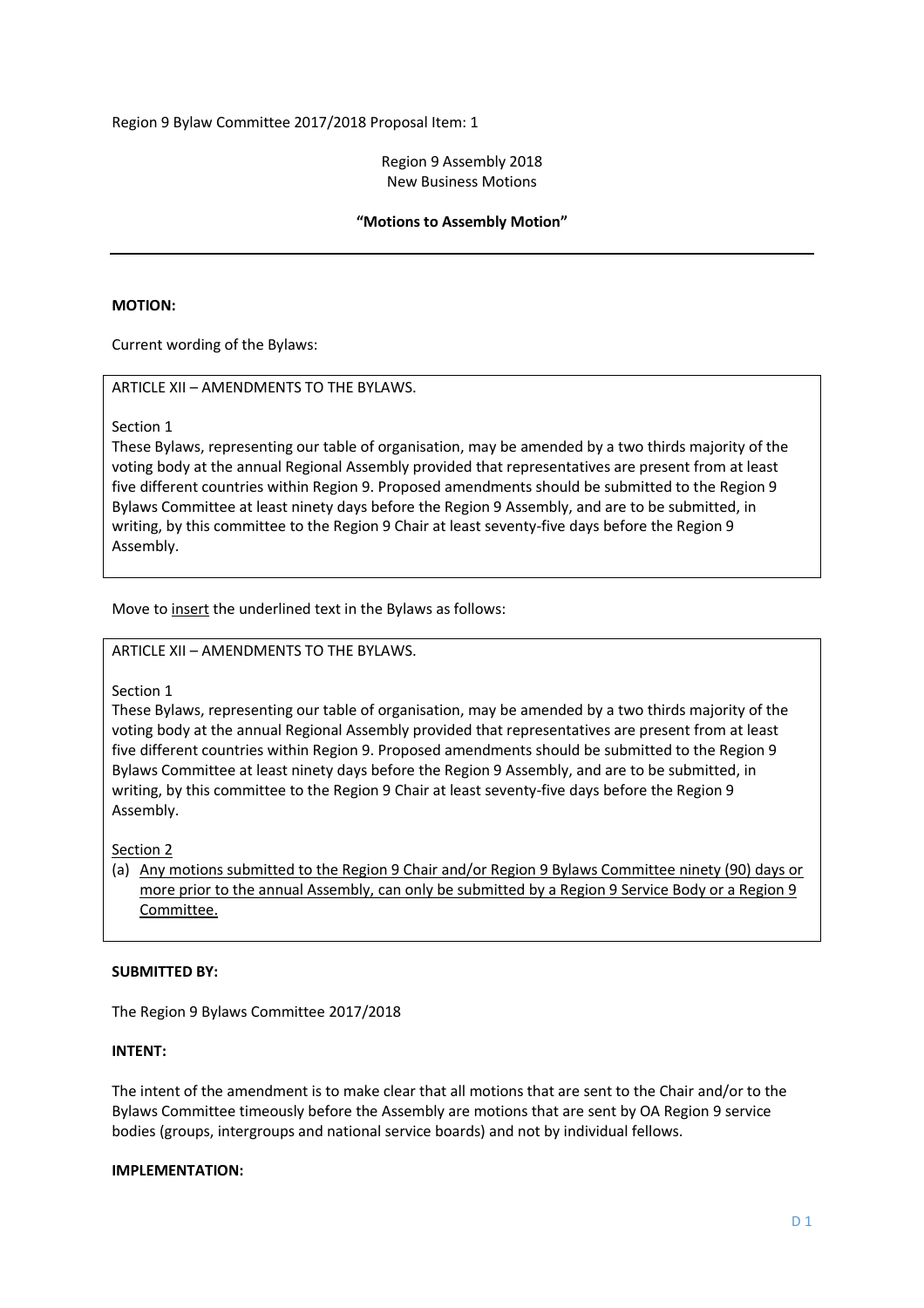This will only be implemented as of R9 Assembly 2019.

**COST:**

None.

# **RATIONALE:**

This amendment intends to ensure that there has been an OA group conscience decision making process before motions are sent to the Region 9 Chair and/or the Region 9 Bylaws Committee, as is stated in the OA Tradition 2: "For our group purpose there is but one ultimate authority – a loving God as He may express Himself in our group conscience. Our leaders are but trusted servants; they do not govern.".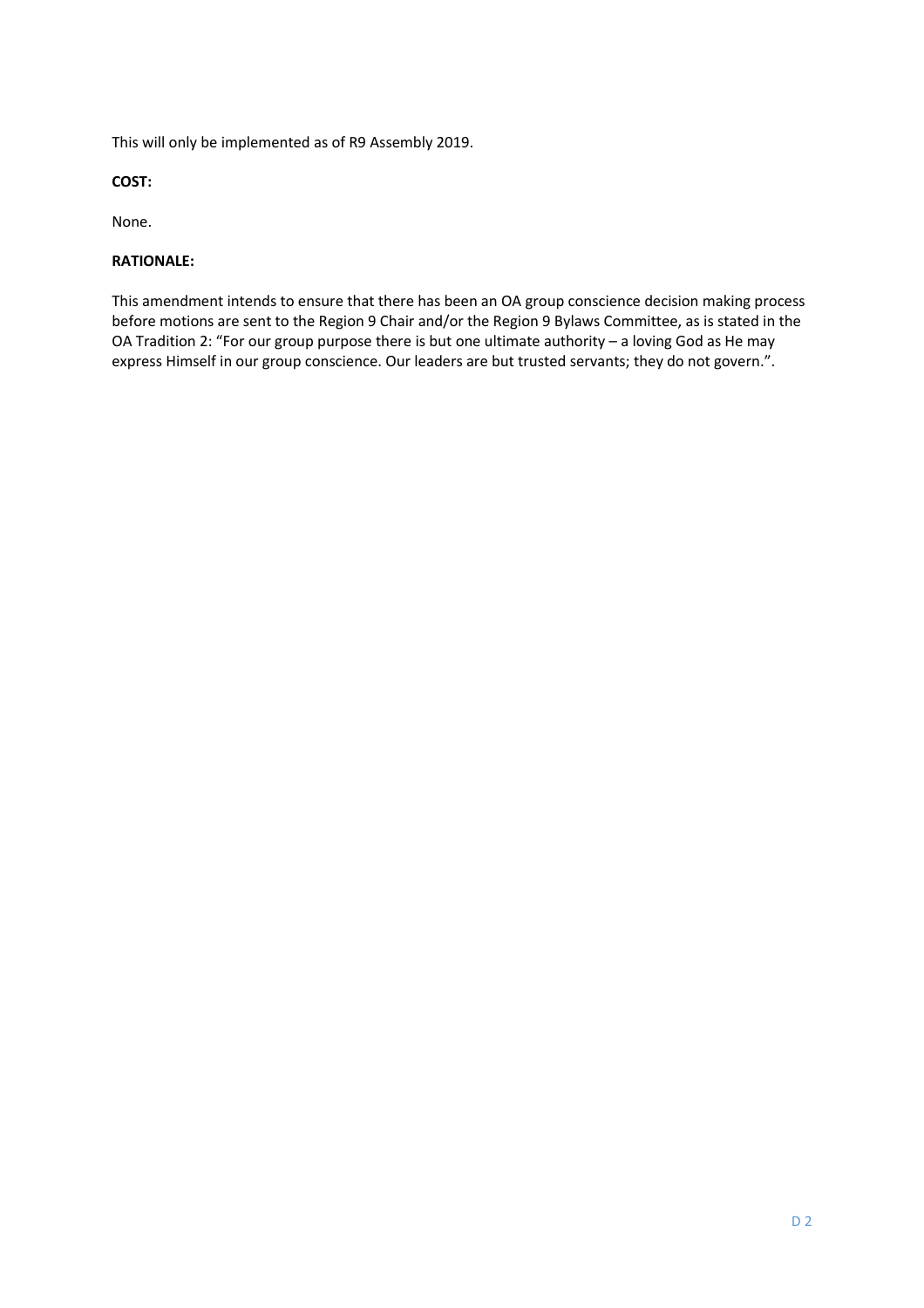#### Region 9 Assembly 2018 New Business Motions

# **"Removal of Finance and Budget Committee References Motion"**

#### **MOTION:**

Current wording of the Bylaws:

ARTICLE VII – COMPOSITION OF REGION 9 BOARD

Section 2 – Duties Duties of members of the Region 9 Board shall include but not be limited to the following:

…

c. The Treasurer is responsible to chair the Budget and Finance Committee; and to see that the annual financial statements are mailed to all members Intergroup and National/Language Service Boards.

AND

ARTICLE IX- COMMITTEES

Section 4 – Finance and Budget Committee Members a. The Treasurer of Region 9 shall chair the Finance and Budget Committee.

Move to delete the struck-through text and to insert the underlined text in the Bylaws as follows:

ARTICLE VII – COMPOSITION OF REGION 9 BOARD

Section 1- Composition

The Region 9 Board shall consist of a Chair, Secretary, Treasurer, and General Officer. Section 2 – Duties

Duties of members of the Region 9 Board shall include but not be limited to the following:

…

c. The Treasurer is responsible to chair for the B budget and F finances of Region 9 Committee; and to see that the annual financial statements are mailed to all members Intergroup and National/Language Service Boards.

AND

ARTICLE IX- COMMITTEES

Section 4 – Finance and Budget Committee Members a. The Treasurer of Region 9 shall chair the Finance and Budget of Region 9 Committee.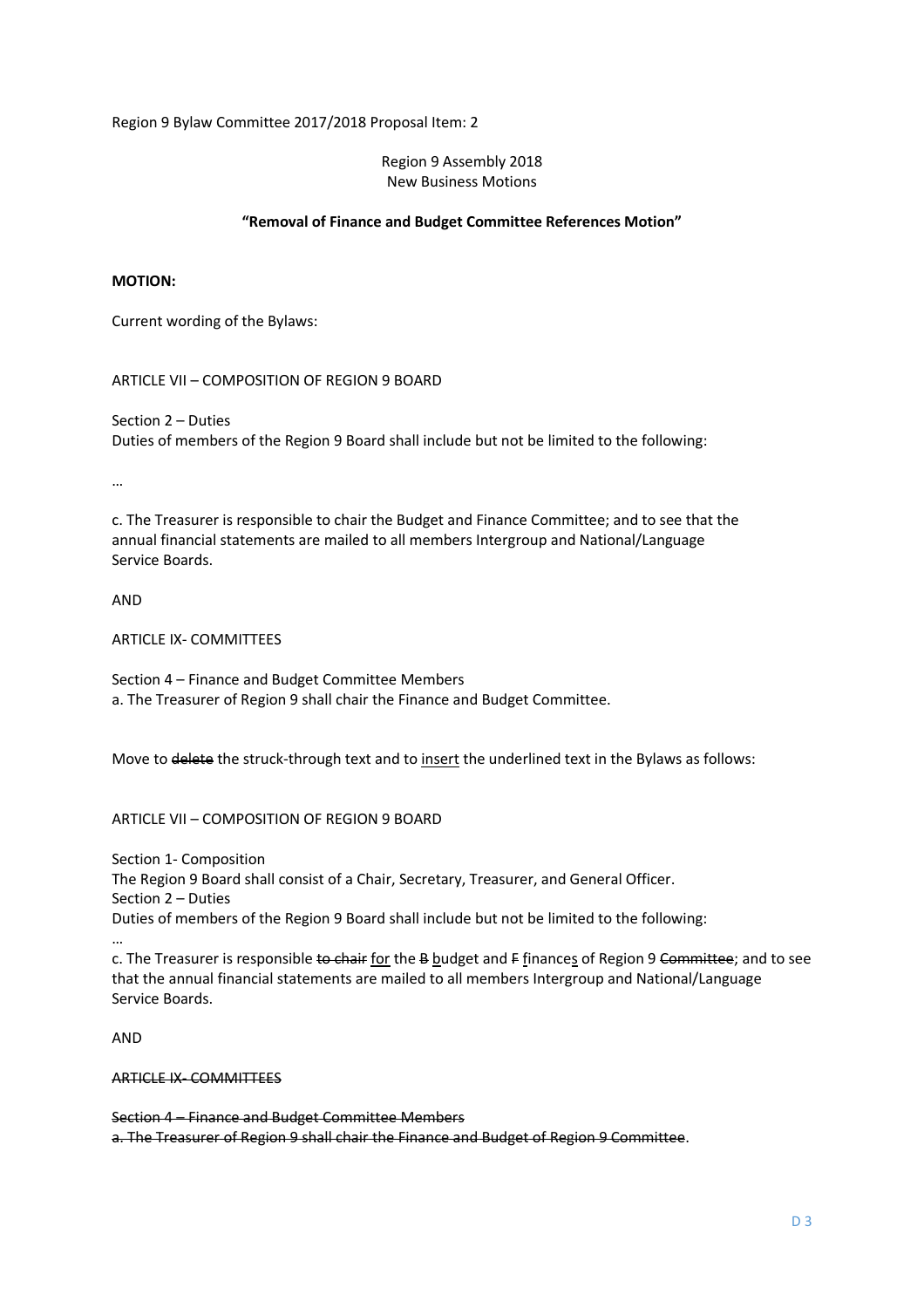# **SUBMITTED BY:**

The Region 9 Bylaws Committee 2017/2018

# **INTENT:**

The Budget and Finance Committee of Region 9 was disbanded in 2017. The proposed motion is brought to update the Bylaws and bring them in line with the current Region 9 structure.

# **IMPLEMENTATION:**

There is no issue of implementation as the Budget and Finance Committee was already disbanded by virtue of the decision voted on at the Region 9 Assembly 2017.

**COST:**

None.

## **RATIONALE:**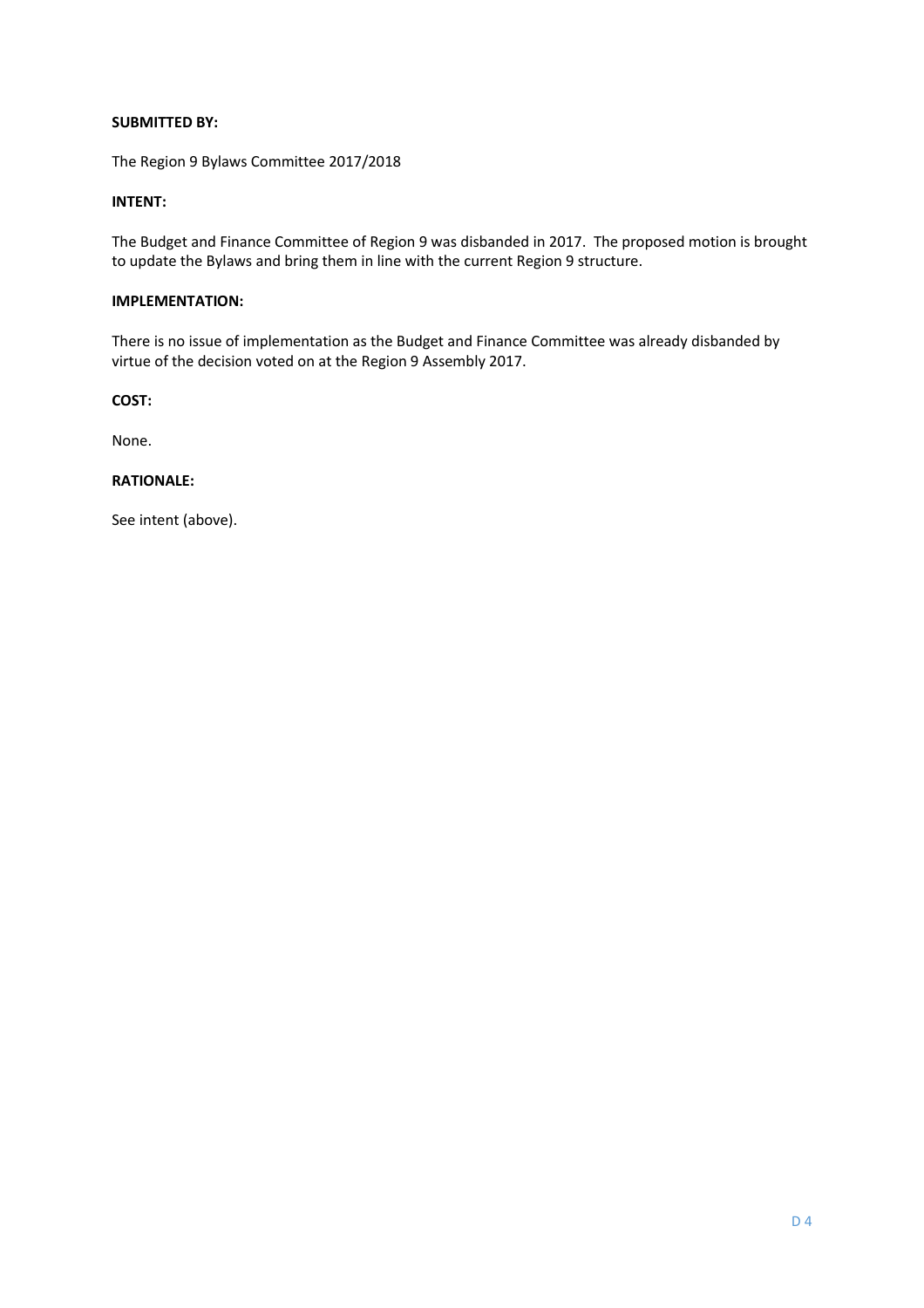Region 9 Assembly 2018 New Business Motions

#### **"Permanent Banker Motion"**

#### **MOTION:**

Current wording of the Bylaws:

# ARTICLE IX- COMMITTEES

Section 4 – Finance and Budget Committee Members b. If the Treasurer does not reside in United Kingdom, then the role of the Banker may be created. The Banker will automatically become a member of the Finance and Budget Committee.

Move to delete the struck-through text and to insert the underlined text in the Bylaws as follows:

# ARTICLE IX- COMMITTEES

Section 4 – Finance and Budget Committee Members b. If the Treasurer does not reside in United Kingdom, then the role of the Banker may be created. The Banker will automatically become a member of the Finance and Budget Committee.

Under ARTICLE X – FINANCIAL STRUCTURE

Section 2

a. The role of banker is a permanent service position within the Region 9 financial structure and a permanent feature of the financial management of Region 9, irrespective of whether the Treasurer does or does not reside in the United Kingdom.

b. The role of banker is designated exclusively to a fellow who is a United Kingdom resident, due to the requirements of the UK bank that is used for the primary Region 9 bank account.

#### **SUBMITTED BY:**

The Region 9 Bylaws Committee 2017/2018

#### **INTENT:**

The intent behind this proposal is to ensure that there is a second person, besides the Treasurer, who is participating in the financial management of Region 9. The thinking is that this more formalised structure with having two people instead of one, would bring into action the spiritual principle embodied in OA Concept 8, that being the principle of delegation of responsibilities.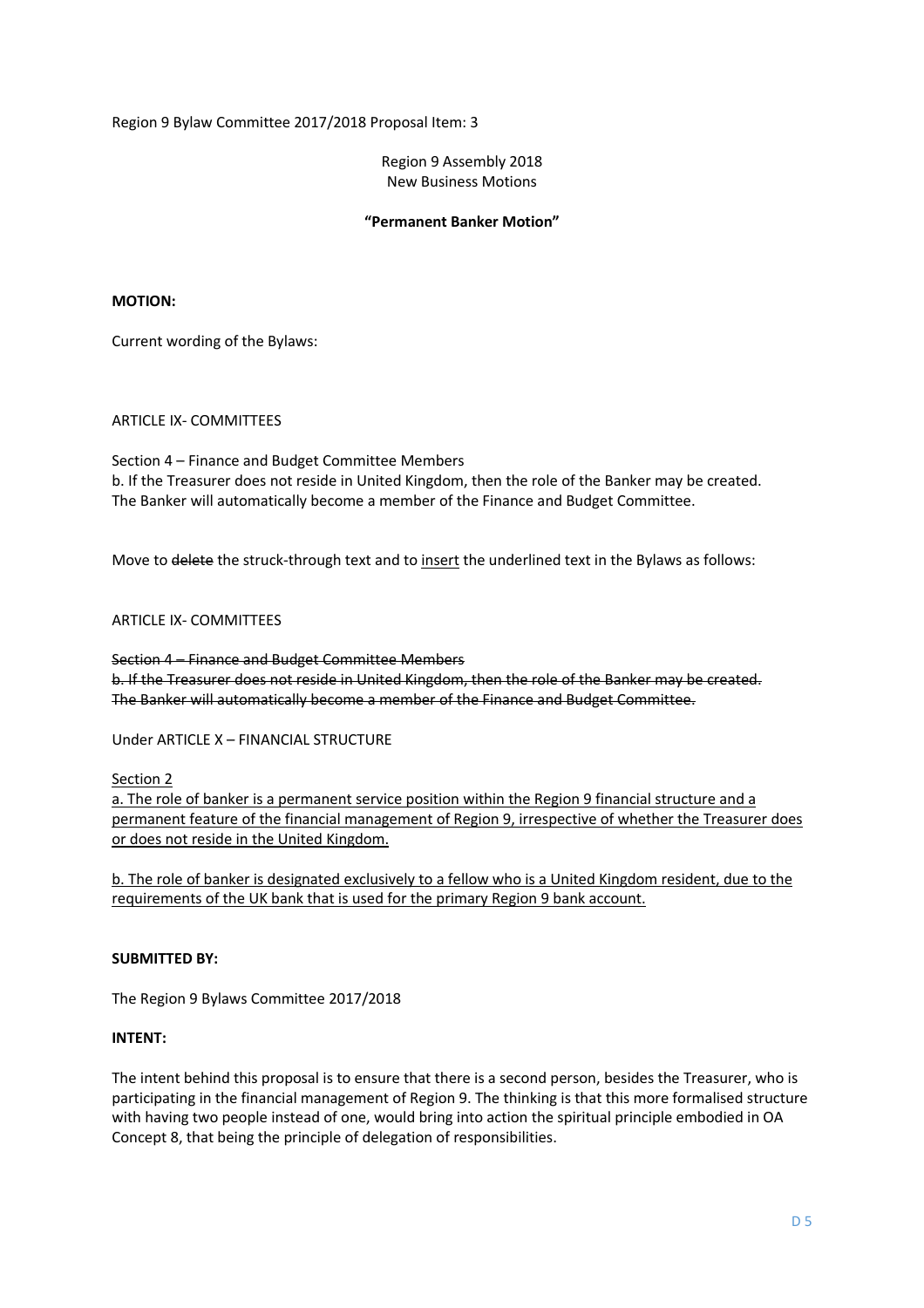# **IMPLEMENTATION:**

There is no issue of implementation as at present there is a UK banker as well as a UK Treasurer.

# **COST:**

None.

# **RATIONALE:**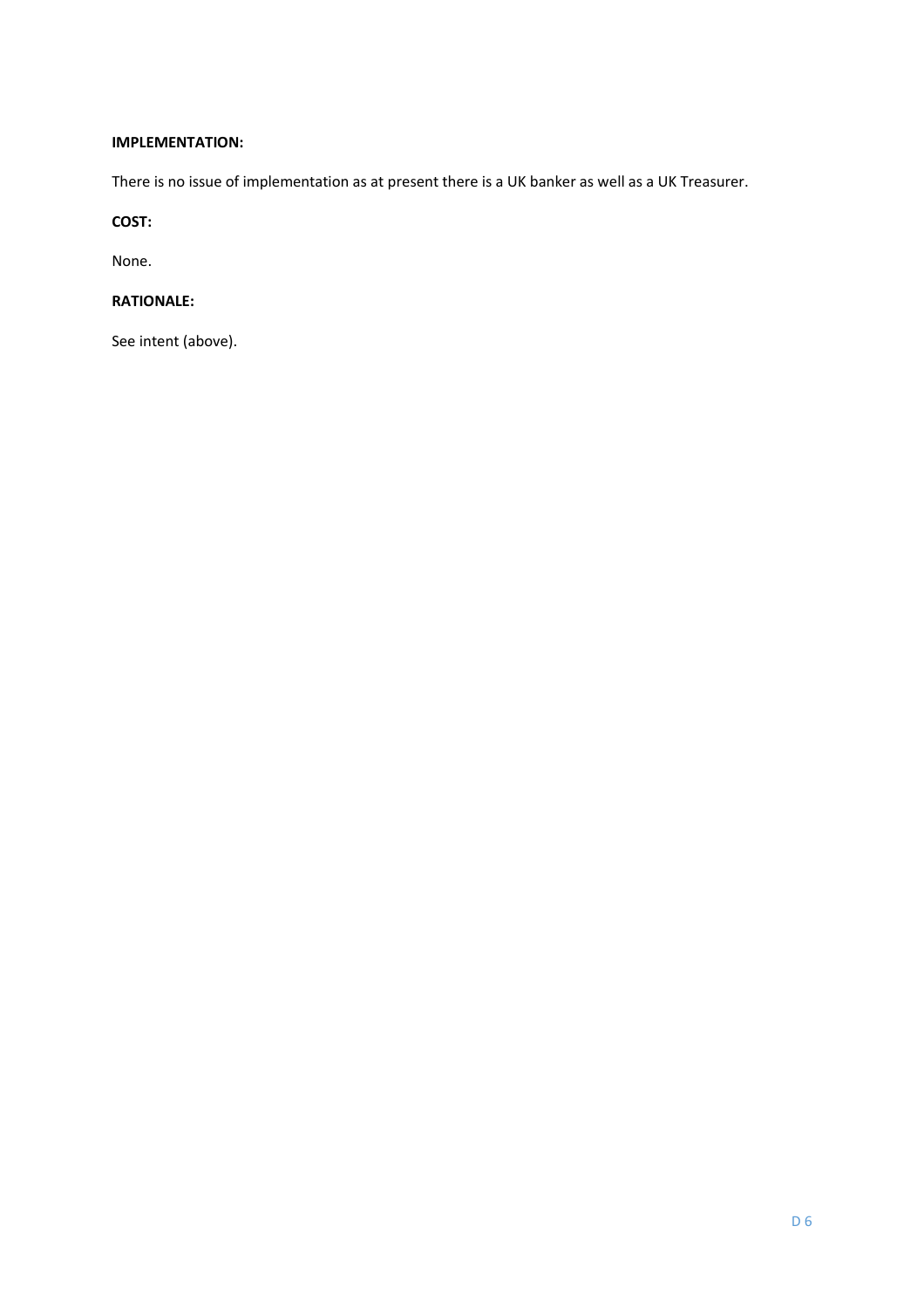Region 9 Assembly 2018 New Business Motions

**"Banker Motion"**

**MOTION:**

Current wording of the Bylaws:

ARTICLE IX- COMMITTEES

Section 6 – Election of Banker

If the Treasurer does not reside in the United Kingdom and the role of Banker is required to assist the Treasurer then the following process may be used:

a. To be eligible for election of position of Banker, the person does not have to be present at the Assembly at which the election is taking place, see Region 9 Policies and Procedures for guidelines on election.

b. To be elected as Banker, a member must receive a majority vote of the representatives present.

c. The position is elected for a two year term with elections in alternate years to that of the Treasurer's position and these elections can be held in any year that the position is required. d. The Banker should serve for no more than four consecutive years.

e. Nominations may be received from voting representatives present at the Region 9 Assembly at which the election is taking place or from visitors to the Region 9 Assembly or a member of OA who is not in attendance. If the nominee is present they shall be called upon to present their qualifications briefly to the Assembly. If the nominee is not present they may submit an application which will be read out to the Assembly.

Alternatively, should anyone standing for the position of Banker not be present at the assembly at which their nomination is taking place, it is preferable (if it can be arranged) if the nominee makes themselves available for a live communication (e.g. by Skype) with the Assembly at the time of the election. The R9 board will give instructions to all nominees for this position about the method and timing of this communication. If it is possible, then the Assembly delegates should be able to ask questions of (and hopefully "see") the nominees to assist them in making their decisions as to who to elect to this vital position. The election process will continue as normal if this method is not possible.

f. If no applications are received at the Region 9 Assembly at which the election is required or if a vacancy occurs during the term of office between Assemblies then the position can be filled by a person appointed by a majority vote of the Region 9 Board.

g. The bank will do a credit check on the elected candidate. Should the Banker fail the check a new banker must be found.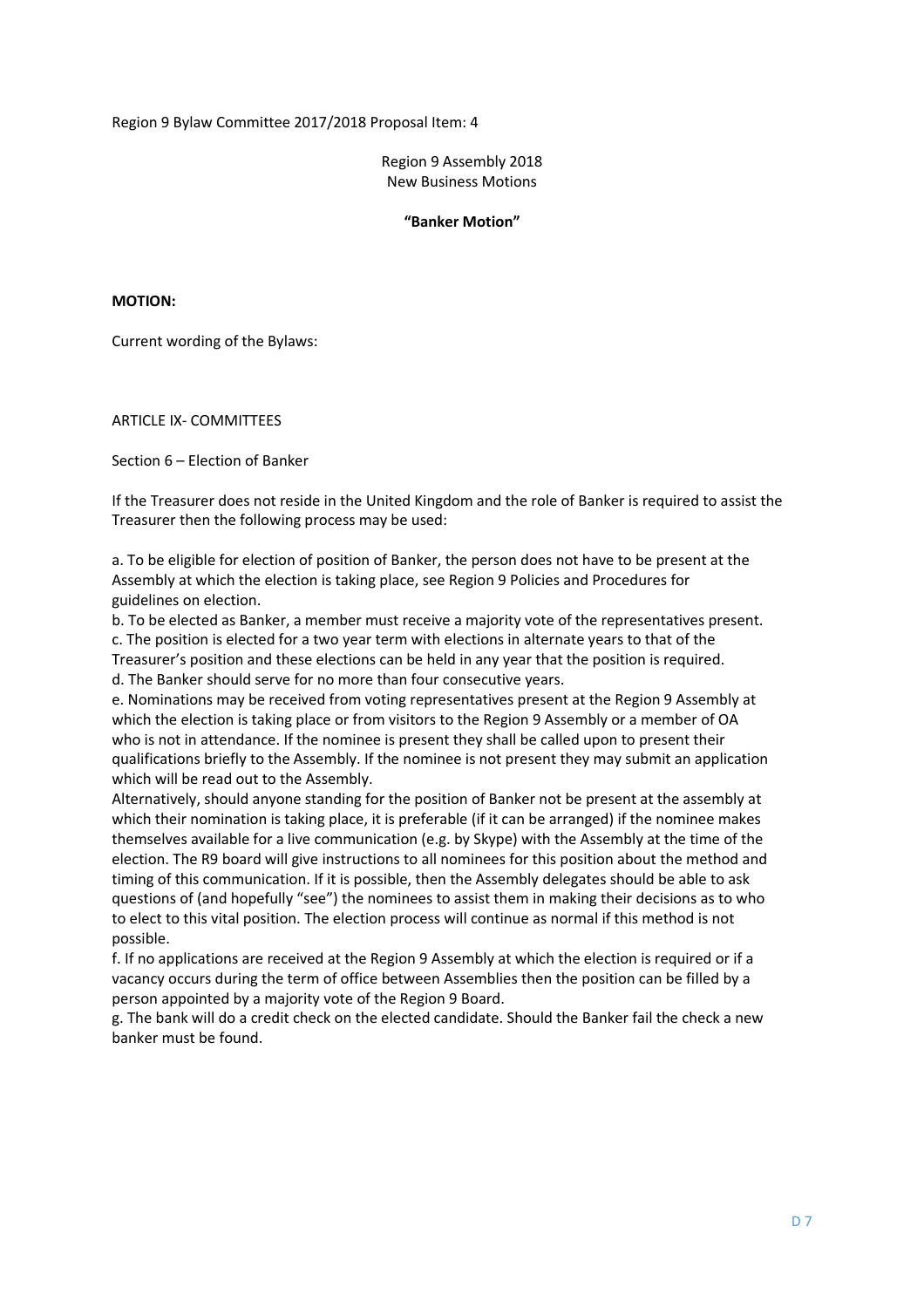Move to move the entire Section 6 under Article IX to Article X – FINANCIAL STRUCTURE New Section 3, with the following deletions of text that are struck-through and with the following insertions that are underlined as follows:

ARTICLE X- FINANCIAL STRUCTURE

Section 3 – Election of Banker

If the Treasurer does not reside in the United Kingdom and the role of Banker is required to assist the Treasurer then tThe following process may is to be used for the election of position of Banker:

a. To be eligible for election of position of Banker, the person does not have to be present at the Assembly at which the election is taking place, see Region 9 Policies and Procedures for guidelines on election.

b. To be elected as Banker, a member must receive a majority vote of the representatives present. c. The position is elected for a two year term with elections in alternate years to that of the Treasurer's position and these elections can be held in any year that the position is required.

d. The Banker should serve for no more than four consecutive years.

e. Nominations may be received from voting representatives present at the Region 9 Assembly at which the election is taking place or from visitors to the Region 9 Assembly or a member of OA who is not in attendance. If the nominee is present they shall be called upon to present their qualifications briefly to the Assembly. If the nominee is not present they may submit an application which will be read out to the Assembly.

Alternatively, should anyone standing for the position of Banker not be present at the assembly at which their nomination is taking place, it is preferable (if it can be arranged) if the nominee makes themselves available for a live communication (e.g. by Skype) with the Assembly at the time of the election. The R9 board will give instructions to all nominees for this position about the method and timing of this communication. If it is possible, then the Assembly delegates should be able to ask questions of (and hopefully "see") the nominees to assist them in making their decisions as to who to elect to this vital position. The election process will continue as normal if this method is not possible.

f. If no applications are received at the Region 9 Assembly at which the election is required or if a vacancy occurs during the term of office between Assemblies then the position can be filled by a person appointed by a majority vote of the Region 9 Board.

g. The bank will do a credit check on the elected candidate. Should the Banker fail the check a new banker must be found.

# **SUBMITTED BY:**

The Region 9 Bylaws Committee 2017/2018

# **INTENT:**

The intent behind this proposal is to assist with ensure that the finances of the Region's are managed on a non-solo basis, and that having two people giving service will make each more accountable and thereby create additional security.

#### **IMPLEMENTATION:**

At present the roles of Banker and Treasurer are separate service positions, with there presently being a UK banker as well as a UK Treasurer.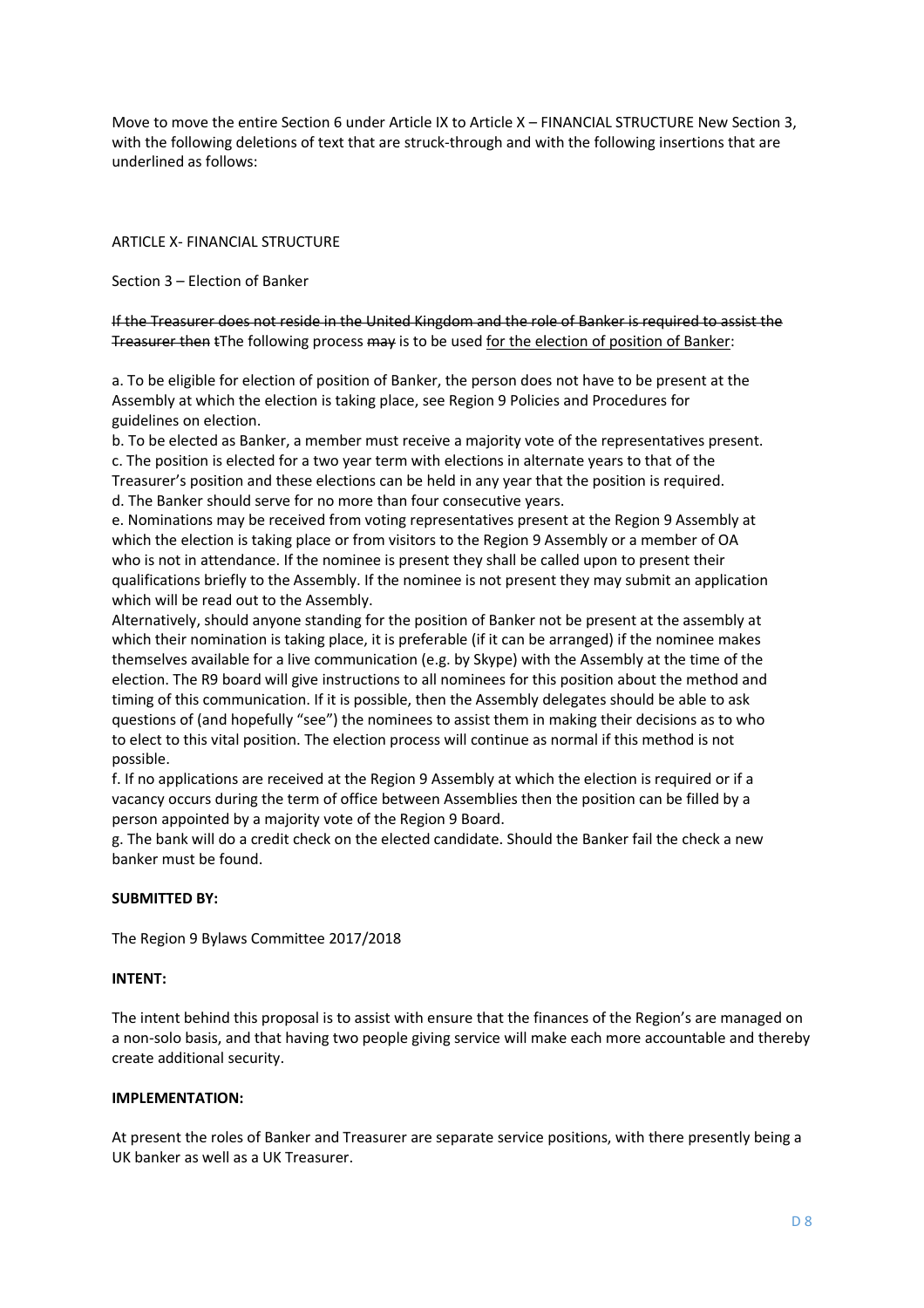The Policy and Procedure Manual (PPM) states the following under Section 2.5(a):

The Region 9 Banker is not a Board position, but is a Region 9 member from Great Britain who is elected by the Region 9 Assembly if the Region 9 Treasurer is not from Great Britain. The banker serves for a twoyear term in line with the Treasurer's term.

If this Motion is adopted, the PPM will be required to be updated / amended to fall in line with this new bylaw, with the following deletions of text that are struck-through and with the following insertions that are underlined as follows:

The Region 9 Banker is not a Board position, but is a Region 9 member from Great Britain who is elected by the Region 9 Assembly if the Region 9 Treasurer is not from Great Britain. The banker serves for a twoyear term in line with alternate to the Treasurer's term.

# **COST:**

None.

### **RATIONALE:**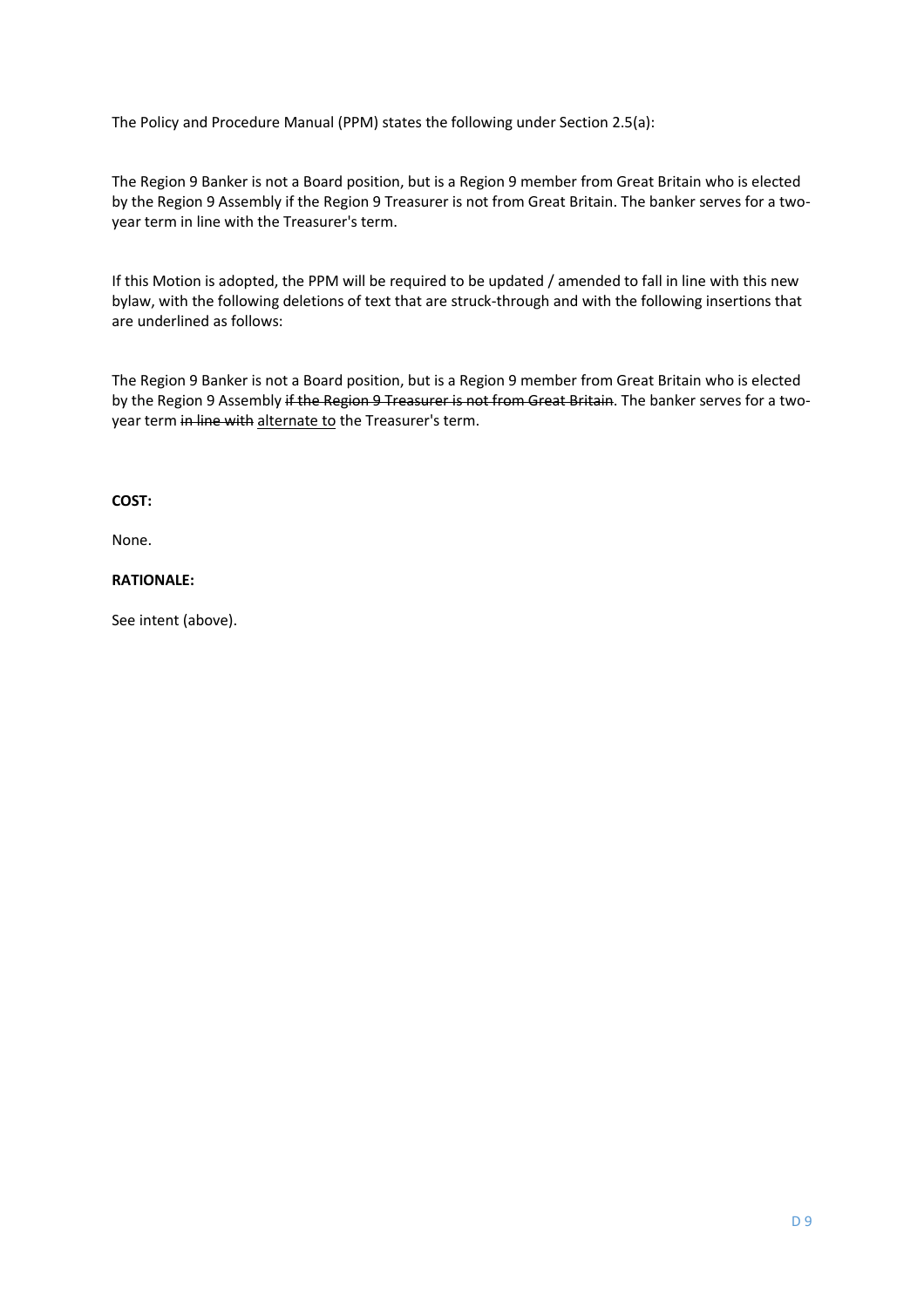#### Region 9 Assembly 2018 New Business Motions

"OA Inc. Bylaw Amendment Motion"

### **MOTION:**

Current wording of the Bylaws:

ARTICLE XII – AMENDMENTS TO THE BYLAWS.

Section 1

These Bylaws, representing our table of organisation, may be amended by a two thirds majority of the voting body at the annual Regional Assembly provided that representatives are present from at least five different countries within Region 9. Proposed amendments should be submitted to the Region 9 Bylaws Committee at least ninety days before the Region 9 Assembly, and are to be submitted, in writing, by this committee to the Region 9 Chair at least seventy-five days before the Region 9 Assembly.

Move to insert the underlined text in the Bylaws as follows:

ARTICLE XII – AMENDMENTS TO THE BYLAWS.

#### Section 1

(a) These Bylaws, representing our table of organisation, may be amended by a two thirds majority of the voting body at the annual Regional Assembly provided that representatives are present from at least five different countries within Region 9. Proposed amendments should be submitted to the Region 9 Bylaws Committee at least ninety days before the Region 9 Assembly, and are to be submitted, in writing, by this committee to the Region 9 Chair at least seventy-five days before the Region 9 Assembly.

(b) Upon receipt of notification from the World Service Office of amendments to OA, Inc. Bylaws adopted at the World Service Business Conference, the Region 9 Board will evaluate the Region 9 Bylaws. In the event that the Board unanimously agrees that an amendment and update to the Region 9 Bylaws is necessary to ensure the Region 9 Bylaws are not in conflict with the OA Inc. Bylaws, then such updates are to be made by the Board itself and submitted to the World Service Office pursuant to OA, Inc. Bylaws, Subpart B, Article VII, Section 4a. Notification of such updates is to be made to all Region 9 Service Bodies within one month of the update being made. In the event that there is no unanimous agreement by the Board concerning the amendment and update of the Region 9 Bylaws pursuant to amendments of the OA Inc Bylaws, then the update is to be brought before the Region 9 Assembly for their consideration and vote.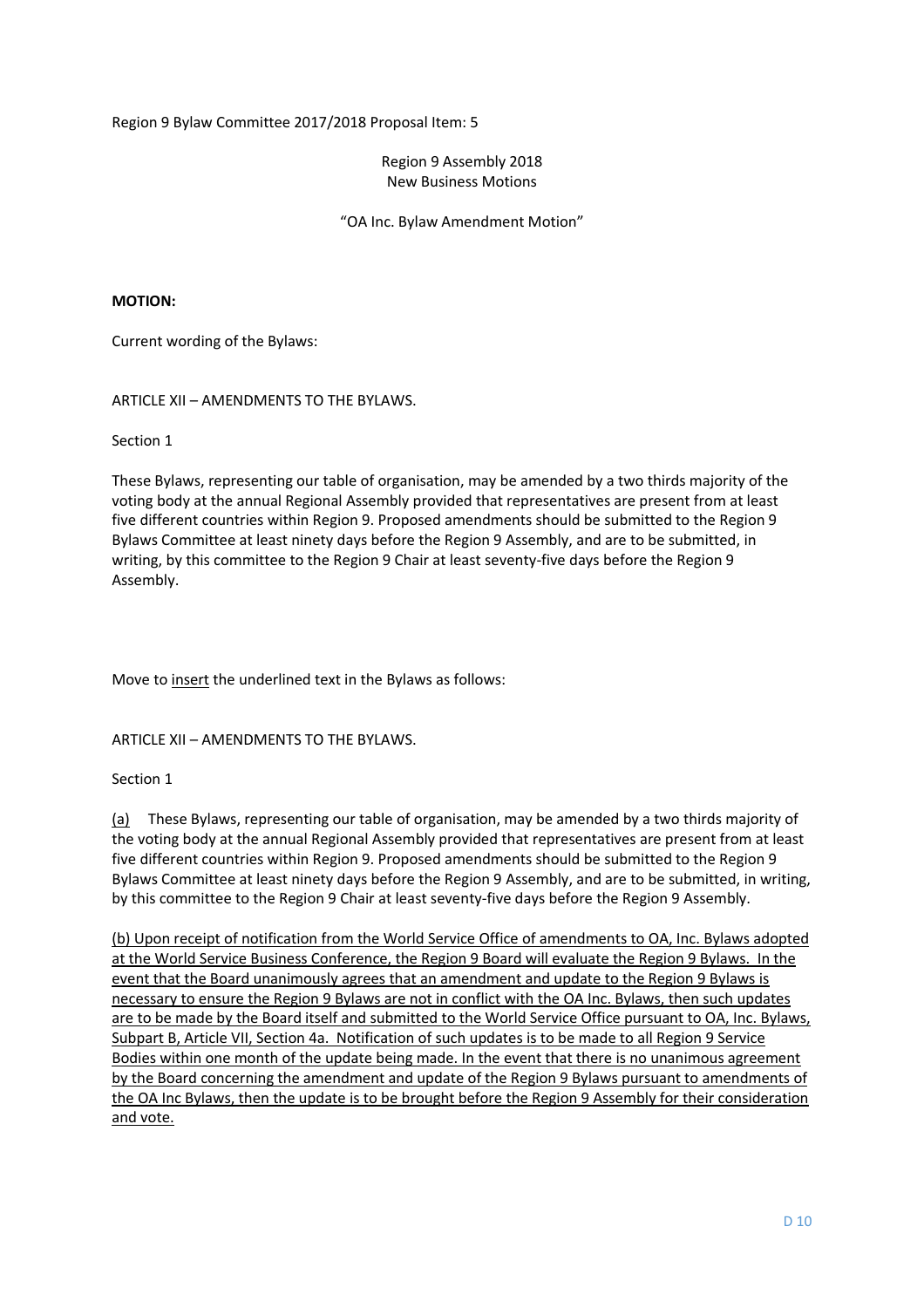# **SUBMITTED BY:**

The Region 9 Bylaws Committee 2017/2018

# **INTENT:**

The intent behind this proposal is that when World Service Business Conference adopts new amendments to the OA Inc. Bylaws, then all the straightforward updates that the Region 9 Board agree to, will be attended to by the Board itself, without the amendment having to come to the Region 9 Assembly for the Assembly's consideration and vote.

This proposal is in line with the OA Concept 3, which Concept states that: "The right of decision, based on trust, makes effective leadership possible.".

In addition, the intent here is that where there is no unanimity amongst the Region 9 Board concerning the updating and amendment of the Region 9 Bylaws as a result of any new amendments to the OA Inc Bylaws adopted by World Service Business Conference, then this matter would be required to be brought before the Region 9 Assembly for the Assembly's consideration and vote.

#### **IMPLEMENTATION:**

The implication is that the Board will be called on to review all amendments that are adopted at each of the annual World Service Business Conferences within a reasonable time after each conference. The Board will then be called on to discuss and decide on the manner of incorporating those amendments in such a way as to prevent any conflict between the Region 9 Bylaws and the OA Inc. Bylaws.

**COST:**

None.

# **RATIONALE:**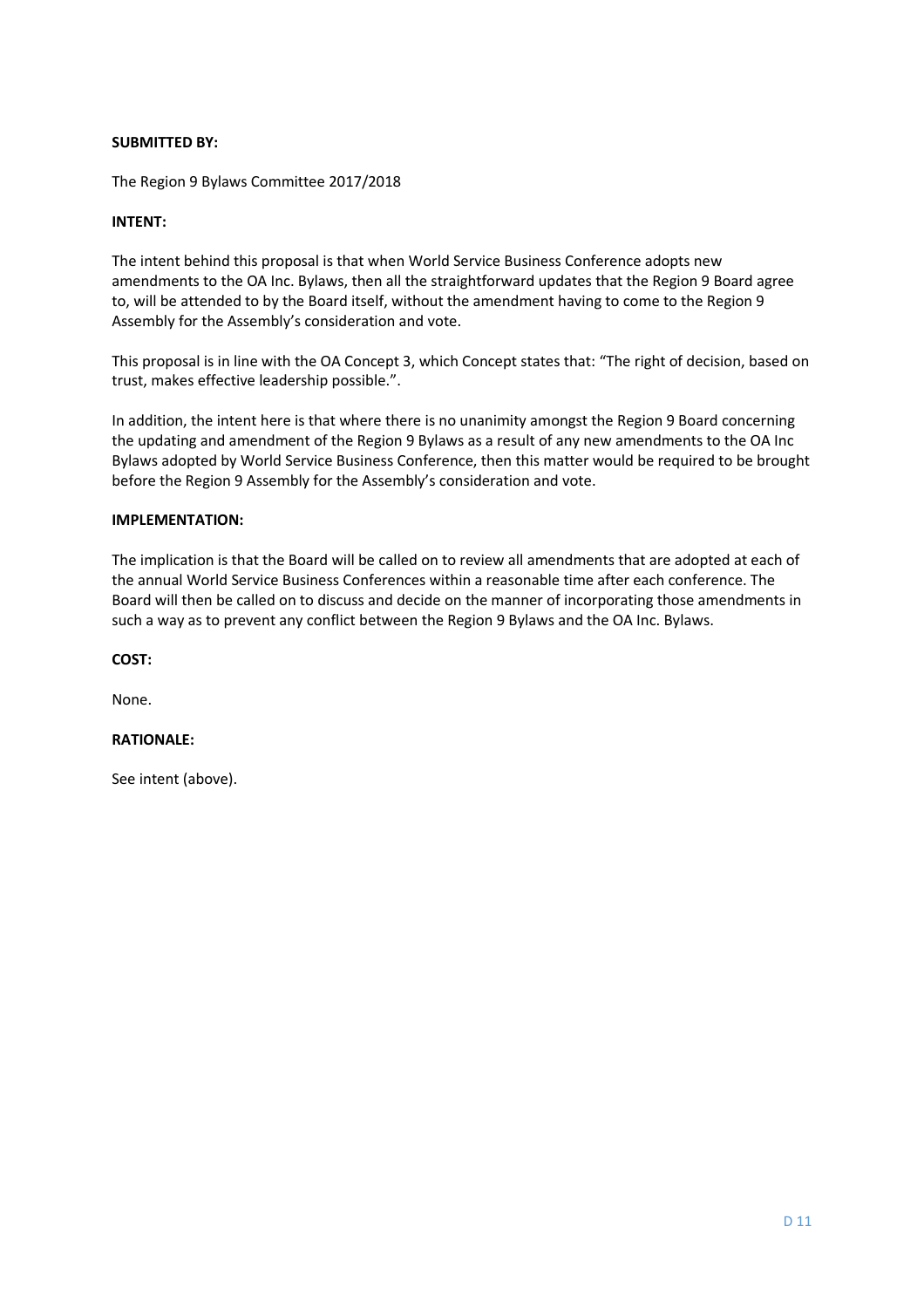Region 9 Assembly 2018 New Business Motions

#### **"Standard Costs Motion"**

### **MOTION:**

Current wording of the Bylaws:

ARTICLE X- FINANCIAL STRUCTURE

Section 1

h. Where funds permit, Region 9 should have a prudent reserve equal to (1) years standard costs. The standard costs to be determined by the assembly and updated annually.

Move to delete the struck-through text and to insert the underlined text in the Bylaws as follows:

# ARTICLE X- FINANCIAL STRUCTURE

Section 1

h. Where funds permit, Region 9 should have a prudent reserve equal to (1) years standard costs. The standard costs are to be determined by the assembly and updated annually by the Treasurer together with all other Board members. The determination of the standard costs is to be reviewed by the Assembly every four years.

#### **SUBMITTED BY:**

The Region 9 Bylaws Committee 2017/2018

#### **INTENT:**

The intent behind this proposal is to free up precious time during Assembly. It is unnecessary to allocate time each year to deciding matters – namely the determination of the standard costs of the Region - that the Board is fully capable of attending to.

This proposal is in line with the OA Concept 3, which Concept states that: "The right of decision, based on trust, makes effective leadership possible.". This proposal would accord to the Board, which is entrusted with the work of Region 9 between Assemblies, with the authority to determine standard costs, on the understanding that this determination will be reviewed every four years instead of every year.

These determinations have been made each and every year at Assembly. The Board is able to reference these past determinations to assist it in making its annual determination of standard costs of the Region.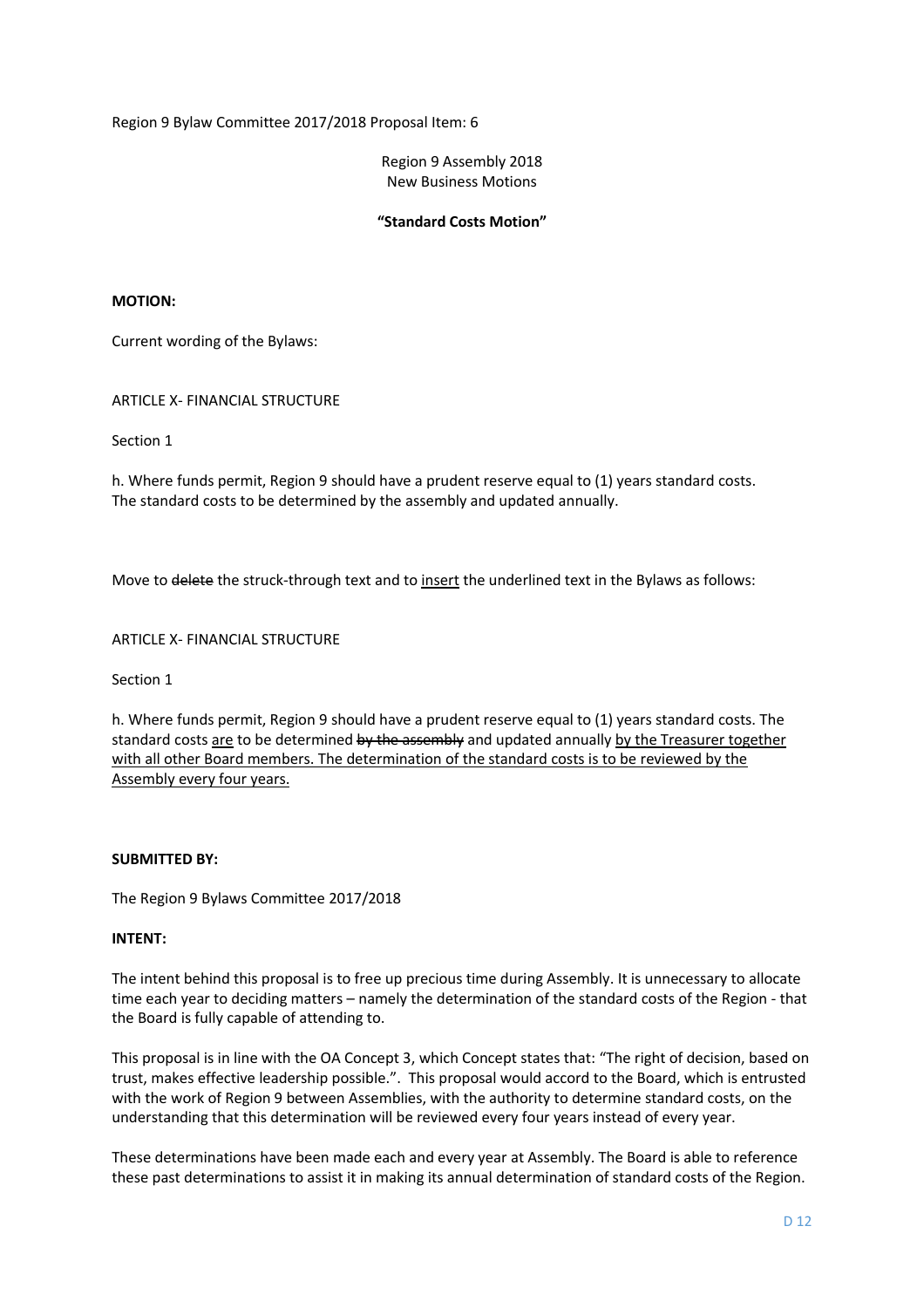# **IMPLEMENTATION:**

The implication is that the Board will be called on to conduct an annual assessment and make an annual determination of the standard costs of the Region, on the understanding that every fourth year, the Assembly will review the determinations of standard cost made by the Board.

This will involve an additional item having to be attended to by the Board.

#### **COST:**

None.

# **RATIONALE:**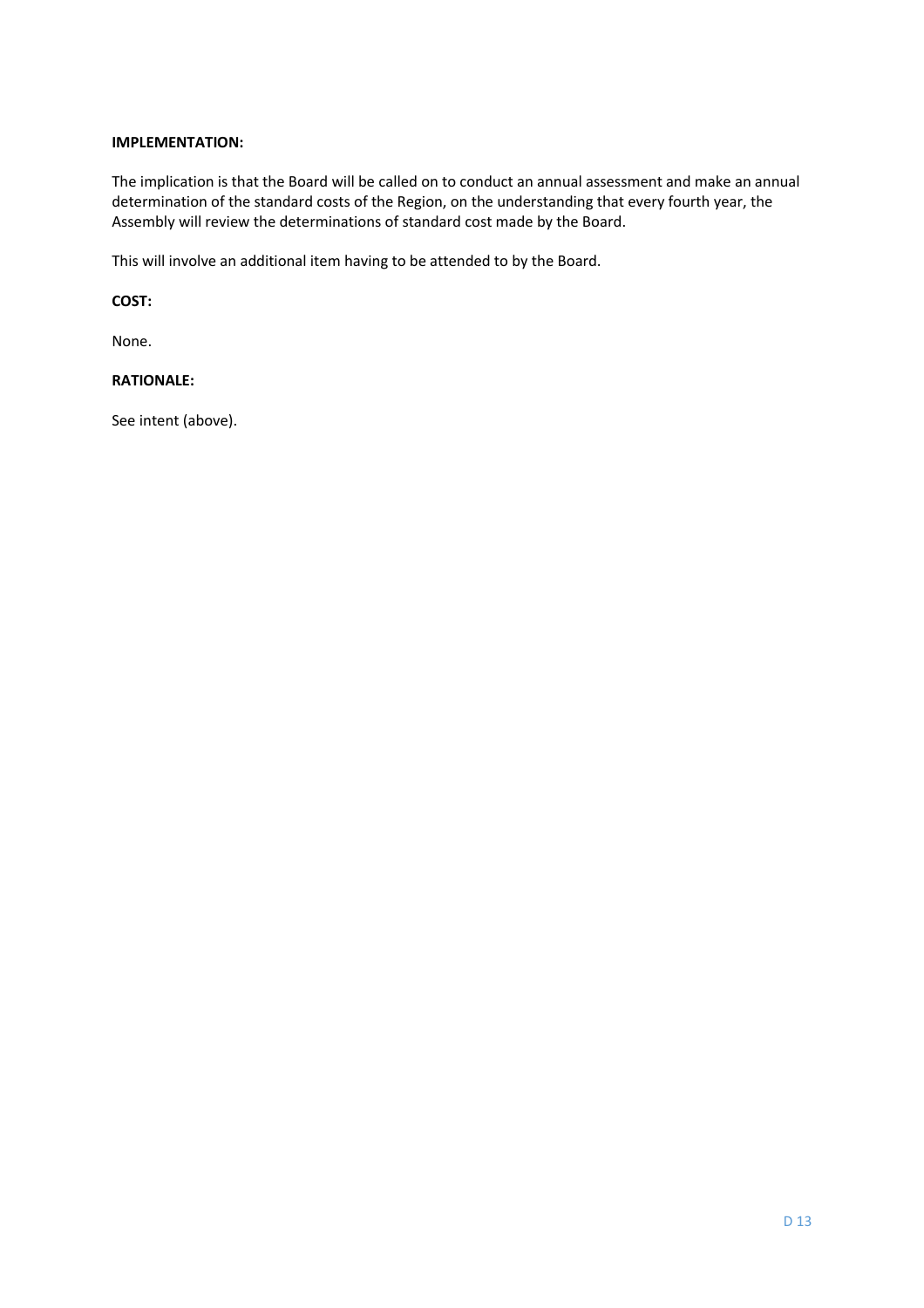# **ORMAT FOR SUBMISSION OF PROPOSED OA BYLAW AMENDMENTS**

**TO AMEND:** Article VII – REGIONS, Section 2 – Composition, by adding the following.

| <b>CURRENT WORDING</b>         | <b>PROPOSED WORDING</b>                                                                                                                 |
|--------------------------------|-----------------------------------------------------------------------------------------------------------------------------------------|
| Article VII - REGIONS          | <b>Article VII - REGIONS</b>                                                                                                            |
| <b>Section 2 - Composition</b> | <b>Section 2 - Composition</b>                                                                                                          |
|                                | d) Virtual Intergroups may also participate in<br>the activities (including voting) of another<br>region with that region's permission. |

# **SUBMITTED BY:**

Region 9, #09909

[Contact Name:][Phone #: and (Country)] [Email Address:]

# **INTENT:**

In the same spirit of adopted Bylaw Amendment Proposal #2 from WSBC 2018, relating to Article V – Overeaters Anonymous Groups, Section 2 – Composition, allowing groups to participate (including voting) in more than one service board (or Intergroup), the intent here is to allow Virtual Intergroups the same freedom to participate in more than one Region.

#### **IMPLEMENTATION:**

Individual regions may need to update their Bylaws and procedures to grant permission to the Virtual Intergroups.

WSO may consider noting that a particular Virtual Intergroups participate in more than one region.

# **COST:**

None

# **PRIMARY PURPOSE:**

By allowing Virtual Intergroups to interact freely and fully with existing regions, we are helping the meetings and members this motion affects to carry the OA message of recovery and encouraging an

exchange of fellowship between the virtual world and the face-to-face world, opening up recovery, service, and fellowship opportunities, that would run in both directions. Some groups will be better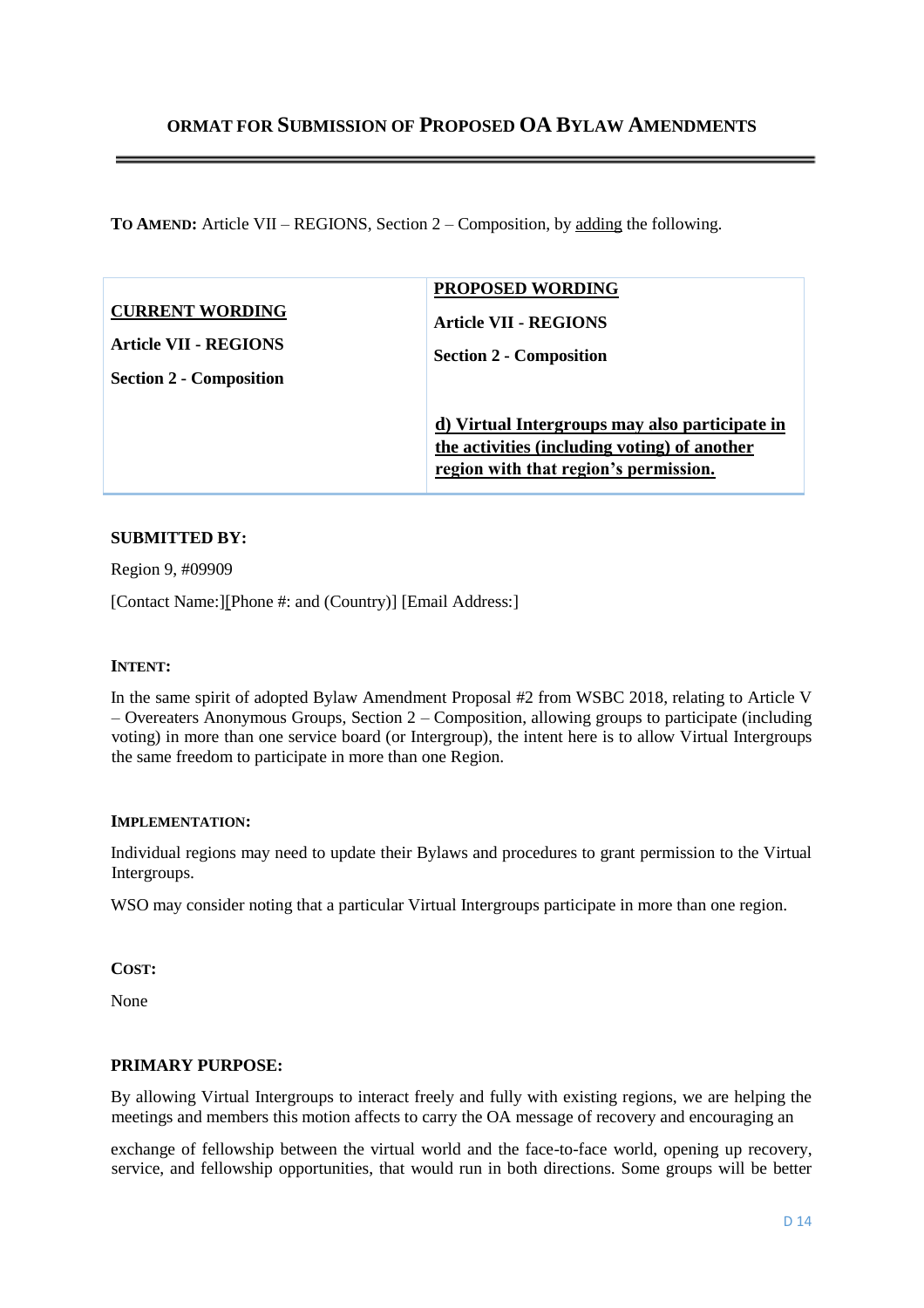served to carry the message of recovery across regional boundaries and, in keeping with tradition 1 - Unity, we would like to include everyone in our conversations and activities (Twelve Traditions Pocket Guide).

# **RATIONALE:**

Article V – Overeaters Anonymous Groups, Section 2 – Composition, allowing groups to participate (including voting) in more than one service board was adopted at WSBC 2018. The proposal above makes sense to all those Virtual Intergroups who feel they have close ties with a particular land-based region.

# **Mail to**:

Overeaters Anonymous, Inc. Attn: Board of Trustees Chair, C/O Sandy Zimmerman PO Box 44020, Rio Rancho, New Mexico 87174-4020, USA Phone (505) 891-2664 Fax (505) 891-4230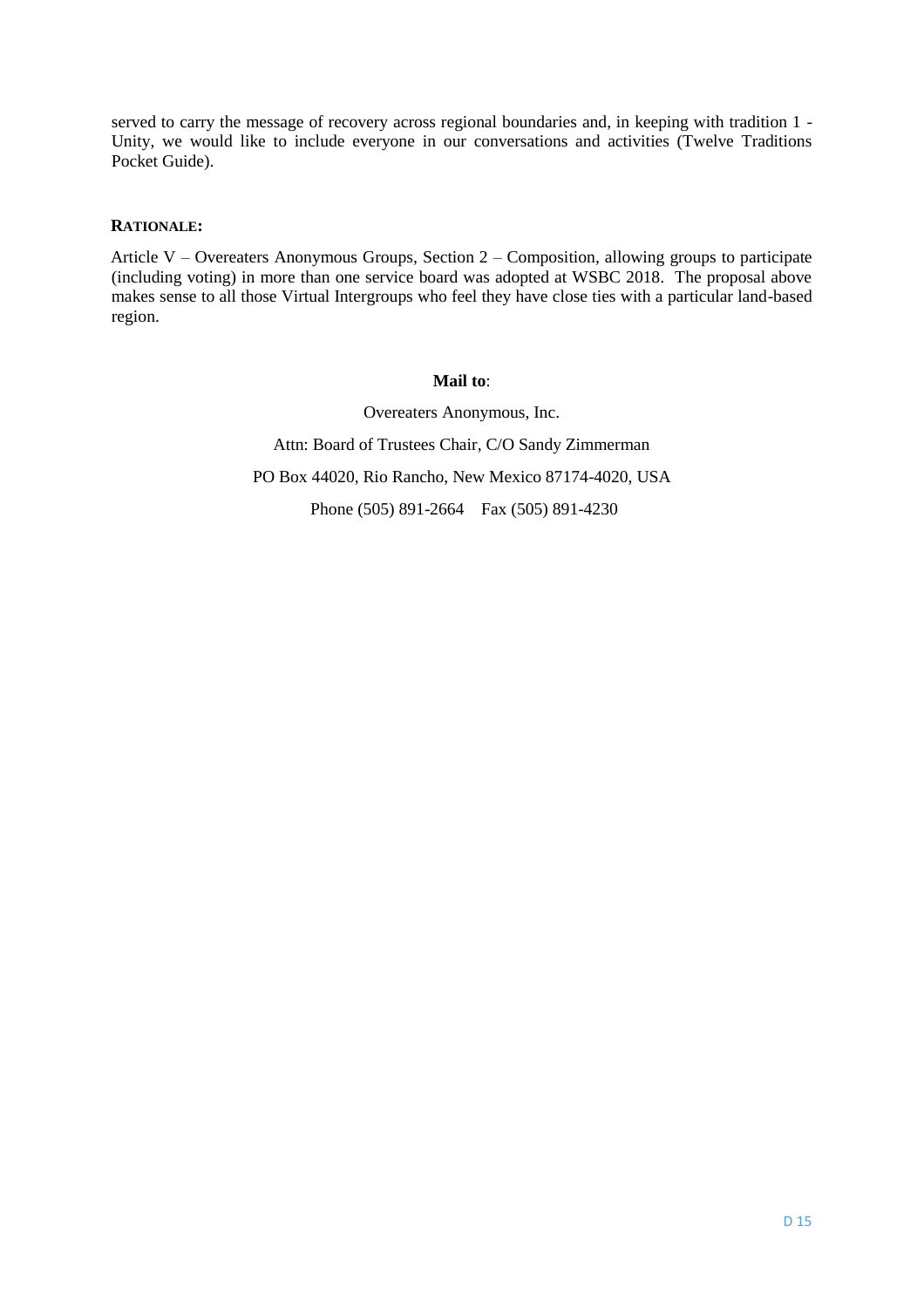**Proposal Item: Order of Debate Number:**

# **REGION NINE ASSEMBLY 2012 EMERGENCY NEW BUSINESS MOTION**

**MOTION:**

**SUBMITTED BY:**

**INTENT:**

**IMPLEMENTATION:**

**COST:**

**RATIONALE:**

**Why this is urgent:**